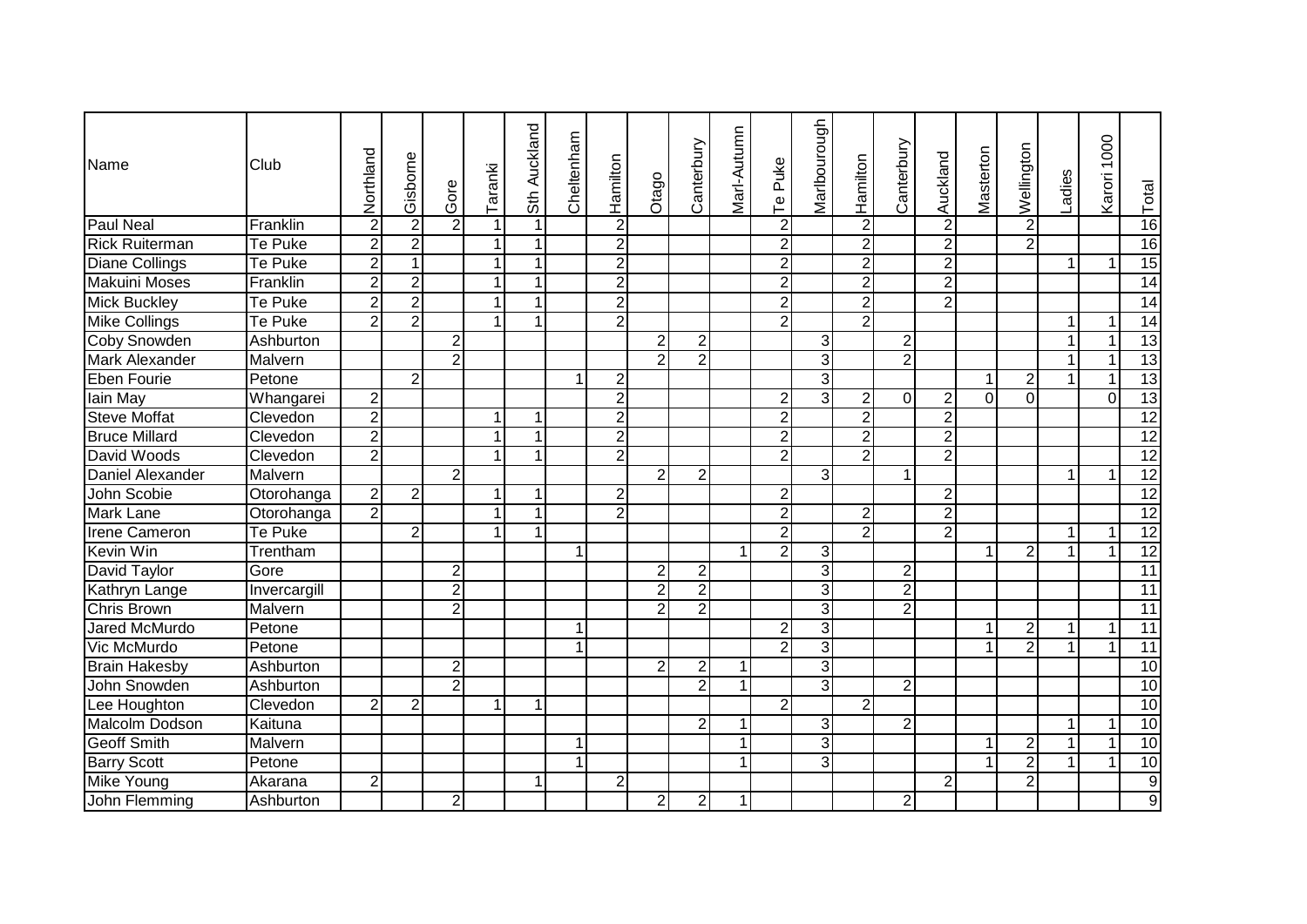| <b>Brain Graystone</b>  | Ashburton         |                |                | $\overline{2}$ |   |   |              |                | $\overline{2}$          | $\overline{2}$ | 1  |                |                |                | 2              |   |                         |                  |              |   | 9              |
|-------------------------|-------------------|----------------|----------------|----------------|---|---|--------------|----------------|-------------------------|----------------|----|----------------|----------------|----------------|----------------|---|-------------------------|------------------|--------------|---|----------------|
| lan Hughes              | Cheltenham        |                |                |                | 1 |   | 1            | $\overline{c}$ |                         |                |    |                |                |                |                |   |                         | $\overline{c}$   |              |   | $\overline{9}$ |
| Robert Johansen         | Gisbourne         |                | $\overline{2}$ |                | 1 | 1 | $\mathbf 1$  |                |                         |                |    | $\overline{2}$ |                | 2              |                |   |                         |                  |              |   | $\overline{9}$ |
| <b>Charlie Ledbrook</b> | Malvern           |                |                | $\overline{2}$ |   |   |              |                | $\overline{2}$          | $\overline{2}$ | -1 |                |                |                | $\overline{2}$ |   |                         |                  |              |   | 9              |
| Andre Doyle             | Petone            |                |                |                |   |   | 1            |                |                         |                |    |                | $\overline{3}$ |                |                |   | 1                       | $\boldsymbol{2}$ | 1            |   | $\overline{9}$ |
| <b>Helen Freiman</b>    | Petone            |                |                |                |   |   | $\mathbf{1}$ |                |                         |                |    |                | $\overline{3}$ |                |                |   | 1                       | $\overline{2}$   | $\mathbf{1}$ |   | $\overline{9}$ |
| <b>Paul Tidswell</b>    | Taranaki          |                | $\overline{2}$ |                | 1 | 1 | $\mathbf{1}$ |                |                         |                |    |                |                |                |                |   |                         | $\overline{2}$   | $\mathbf{1}$ |   | $\overline{9}$ |
| Rob Kerridge            | Te Puke           |                | $\overline{2}$ |                |   |   |              |                |                         |                |    | $\overline{2}$ |                | $\overline{2}$ |                |   |                         |                  |              |   | $\overline{9}$ |
| <b>Tony Gore</b>        | Trentham          |                |                |                |   |   | 1            |                |                         |                |    |                | 3              |                |                |   | 1                       | $\overline{2}$   |              |   | $\overline{9}$ |
| Les Grimsey             | <b>Bruce</b>      |                |                | $\overline{2}$ |   |   |              |                | $\overline{2}$          | $\overline{2}$ |    |                |                |                | $\overline{c}$ |   |                         |                  |              |   | $\overline{8}$ |
| Sharon Grimsey          | <b>Bruce</b>      |                |                | $\overline{2}$ |   |   |              |                | $\overline{2}$          | $\overline{2}$ |    |                |                |                | $\overline{2}$ |   |                         |                  |              |   | 8              |
| Shane Kapene            | Gisbourne         |                | $\overline{c}$ |                |   |   |              |                |                         |                |    | $\overline{2}$ |                | 2 <sup>2</sup> |                |   |                         | $\overline{2}$   |              |   | 8              |
| Clinton Whyte           | Kaituna           |                |                |                |   |   |              |                |                         |                |    |                | 3              |                | $\overline{2}$ |   |                         |                  | $\mathbf 1$  |   | $\overline{8}$ |
| <b>Chris Kershaw</b>    | Malvern           |                |                |                |   |   |              |                |                         | $\overline{2}$ |    |                | 3              |                | $\overline{2}$ |   |                         |                  |              |   | 8              |
| <b>Rod Fairlie</b>      | Malvern           |                |                | 2              |   |   |              |                | 2                       |                |    |                | 3              |                |                |   |                         |                  |              |   | 8              |
| Jon Phillips            | Petone            |                |                |                |   |   |              |                |                         |                |    |                | 3              |                |                |   |                         | $\overline{2}$   |              |   | 8              |
| John Ball               | Te Puke           |                | $\overline{2}$ |                |   |   |              | $\overline{2}$ |                         |                |    | $\overline{2}$ |                | $\overline{2}$ |                |   |                         |                  |              |   | 8              |
| <b>Larry Meredith</b>   | Te Puke           |                | $\overline{2}$ |                |   |   |              |                |                         |                |    | $\overline{2}$ |                | $\overline{2}$ |                | 2 |                         |                  |              |   | 8              |
| Cassey Goldsmith        | Trentham          |                | $\overline{2}$ |                |   |   |              |                |                         |                |    |                |                |                |                |   | 1                       | $\overline{c}$   |              |   | 8              |
| Murray Cook             | Ashburton         |                |                |                |   |   |              |                | $\overline{2}$          |                | 1  |                | $\overline{3}$ |                | 1              |   |                         |                  |              |   | $\overline{7}$ |
| Paul Neilson            | Gisbourne         |                | $\overline{2}$ |                |   |   | $\mathbf{1}$ | $\overline{2}$ |                         |                |    |                |                | $\overline{2}$ |                |   |                         |                  |              |   | $\overline{7}$ |
| Micheal Johansen        | Gisbourne         |                | $\overline{2}$ |                |   |   | 1            |                |                         |                |    | $\overline{2}$ |                | $\overline{2}$ |                |   |                         |                  |              |   | $\overline{7}$ |
| Graham Piper            | Hamilton          | $\overline{2}$ | $\overline{2}$ |                |   |   | 1            |                |                         |                |    |                |                |                |                |   |                         | $\overline{2}$   |              |   | $\overline{7}$ |
| Les Marshall            | <b>Hawkes Bay</b> |                | $\overline{2}$ |                |   |   | 1            |                |                         |                |    |                |                |                |                |   | $\overline{\mathbf{1}}$ | $\mathbf{1}$     | $\mathbf{1}$ | 1 | $\overline{7}$ |
| <b>Noel Paterson</b>    | Invercargill      |                |                | $\overline{2}$ |   |   |              |                | $\overline{2}$          | $\overline{2}$ | 1  |                |                |                |                |   |                         |                  |              |   | $\overline{7}$ |
| Charlette Flanagan      | Kaituna           |                |                |                |   |   |              |                |                         |                |    |                | $\overline{3}$ |                |                |   |                         |                  | 1            |   | $\overline{7}$ |
| John McLaren            | Masterton         |                |                |                |   |   | 1            |                |                         |                |    |                |                |                |                |   |                         | $\overline{2}$   | 1            |   | $\overline{7}$ |
| Anita Benbrook          | Petone            |                |                |                |   |   |              |                |                         |                |    |                | $\overline{3}$ |                |                |   |                         | $\overline{2}$   |              |   | $\overline{7}$ |
| <b>Harold Valasco</b>   | Trentham          |                |                |                |   |   |              |                |                         |                |    |                | 3              |                |                |   |                         | $\overline{2}$   |              |   | $\overline{7}$ |
| <b>Charles Watson</b>   | Whangarei         | $\overline{c}$ |                |                |   |   |              | $\overline{2}$ |                         |                |    |                |                | 2 <sup>2</sup> |                |   |                         |                  |              |   | $\overline{7}$ |
| John Miller             | Ashburton         |                |                |                |   |   |              |                | $\overline{2}$          | 1              |    |                |                |                | $\overline{c}$ |   |                         |                  |              |   | 6              |
| <b>Matthew Bartlett</b> | Clevedon          |                |                |                | 1 | 1 |              |                |                         |                |    | $\overline{2}$ |                | $\overline{2}$ |                |   |                         |                  |              |   | 6              |
| Ken Chittock            | Gore              |                |                | 2              |   |   |              |                | 2                       |                |    |                |                |                | $\overline{c}$ |   |                         |                  |              |   | 6              |
| Robbie Gichrist         | Invercargill      |                |                | $\overline{2}$ |   |   |              |                | $\overline{2}$          |                |    |                |                |                | $\overline{2}$ |   |                         |                  |              |   | 6              |
| Dave Dick               | Kaituna           |                |                |                |   |   |              |                |                         |                | 1  |                | $\overline{3}$ |                | $\overline{2}$ |   |                         |                  |              |   | 6              |
| Erica Alexander         | Malvern           |                |                | 2              |   |   |              |                | $\overline{\mathbf{c}}$ | $\mathbf{2}$   |    |                |                |                |                |   |                         |                  |              |   | 6              |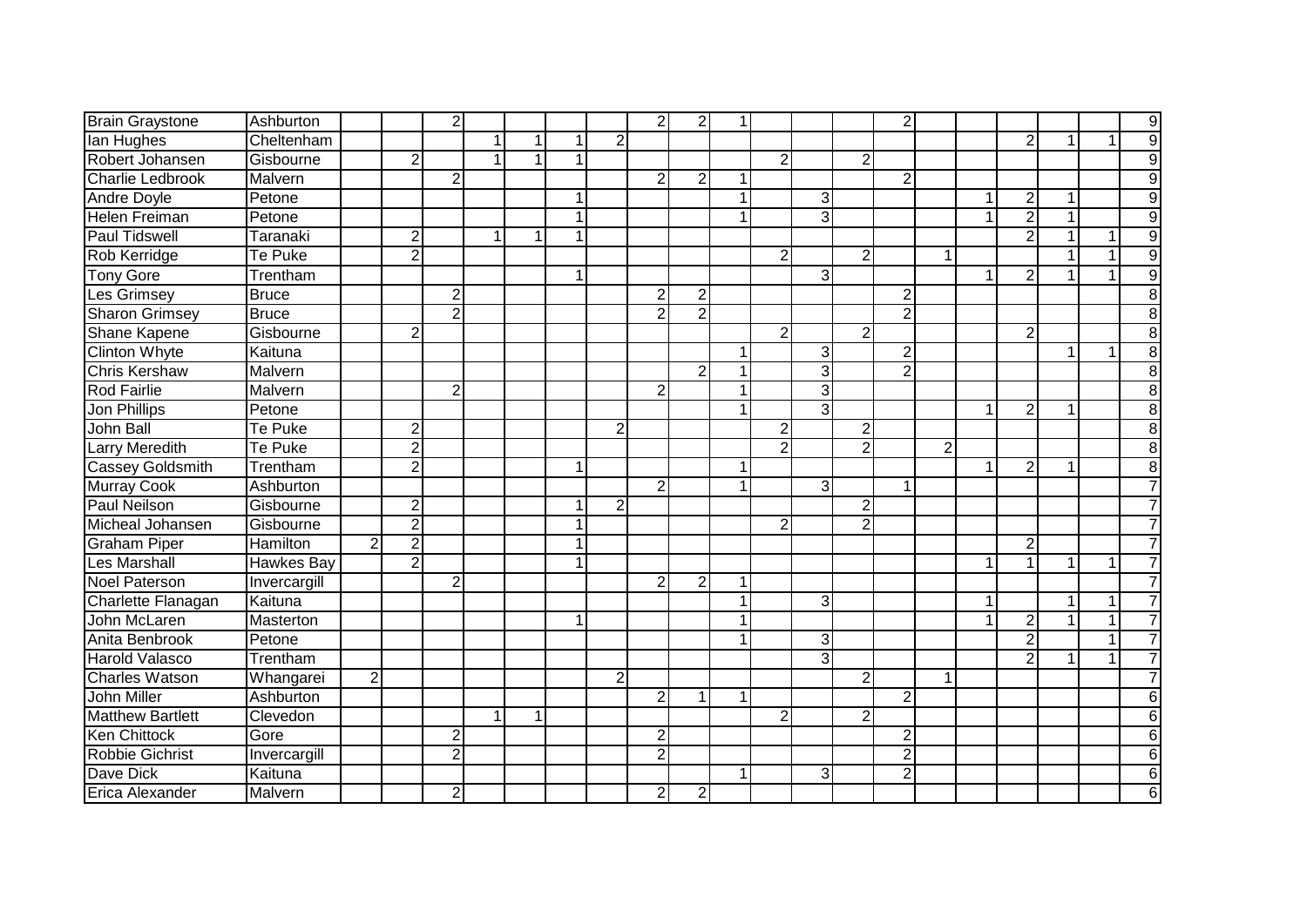| <b>Richard Rowlands</b> | Malvern           |                |                |                |   |                      |                         |                |                | $\overline{2}$ | 1 |                | 3              |                |                |              |                  |                |   | 6 |
|-------------------------|-------------------|----------------|----------------|----------------|---|----------------------|-------------------------|----------------|----------------|----------------|---|----------------|----------------|----------------|----------------|--------------|------------------|----------------|---|---|
| Darren Swaney           | Malvern           |                |                | $\overline{2}$ |   |                      |                         |                | 2              | $\overline{2}$ |   |                |                |                |                |              |                  |                |   | 6 |
| <b>Karl Valpy</b>       | Oamaru            |                |                |                |   |                      |                         |                | 2              | $\mathcal{P}$  |   |                |                |                | $\overline{2}$ |              |                  |                |   | 6 |
| Alan Dickson            | Te Puke           |                |                |                | 1 | 1                    |                         | $\overline{c}$ |                |                |   | $\overline{2}$ |                |                |                |              |                  |                |   | 6 |
| <b>Ivan Hastings</b>    | Te Puke           |                |                |                | 1 |                      |                         | $\overline{2}$ |                |                |   | $\overline{2}$ |                |                |                |              |                  |                |   | 6 |
| <b>Brain Carter</b>     | <b>Te Puke</b>    |                | $\overline{2}$ |                |   |                      |                         |                |                |                |   | $\overline{2}$ |                | $\overline{2}$ |                |              |                  |                |   | 6 |
| <b>Konrad May</b>       | Whangarei         | $\overline{2}$ |                |                |   |                      |                         | $\overline{2}$ |                |                |   | $\overline{2}$ |                |                |                |              |                  |                |   | 6 |
| <b>Steve Mann</b>       | Gisbourne         |                |                |                |   |                      |                         | $\overline{2}$ |                |                |   | $\overline{2}$ |                |                |                |              |                  |                |   |   |
| Giovanna Mann           | Gisbourne         |                |                |                |   |                      |                         | $\overline{2}$ |                |                |   | $\overline{2}$ |                |                |                |              |                  |                |   |   |
| Wayne Subritzky         | Karori            |                |                |                |   |                      |                         |                |                |                |   |                |                |                |                | $\mathbf{1}$ | $\overline{2}$   | $\mathbf{1}$   |   | 5 |
| <b>Bevan Mehrtens</b>   | Malvern           |                |                |                |   |                      |                         |                |                |                |   |                | 3              |                | $\overline{2}$ |              |                  |                |   |   |
| <b>Alan White</b>       | Malvern           |                |                |                |   |                      |                         |                |                |                |   |                | 3              |                | $\overline{2}$ |              |                  |                |   |   |
| <b>Frank Duckett</b>    | Masterton         |                | $\overline{2}$ |                |   |                      |                         |                |                |                |   |                |                |                |                |              | $\overline{2}$   |                |   |   |
| <b>Bruce Plant</b>      | Oamaru            |                |                | $\overline{2}$ |   |                      |                         |                | $\overline{2}$ |                | 1 |                |                |                |                |              |                  |                |   |   |
| Ross Mason              | Trentham          |                |                |                |   |                      |                         |                |                |                |   |                | 3              |                |                |              | $\overline{2}$   |                |   |   |
| Megan Snowden           | Ashburton         |                |                |                |   |                      |                         |                |                | 2              | 1 |                |                |                |                |              |                  |                |   |   |
| <b>Nik Chiew</b>        | Clevedon          |                |                |                |   |                      |                         | $\overline{2}$ |                |                |   | $\overline{2}$ |                |                |                |              |                  |                |   |   |
| <b>Ray Salter</b>       | Clevedon          | $\overline{2}$ |                |                | 1 |                      |                         |                |                |                |   |                |                |                |                |              |                  |                |   |   |
| <b>Steve Bower</b>      | Clevedon          |                |                |                | 1 |                      |                         | $\overline{2}$ |                |                |   |                |                |                |                |              |                  |                |   |   |
| Herman J van Vuuren     | Kaituna           |                |                |                |   |                      |                         |                |                |                | 1 |                | 3              |                |                |              |                  |                |   |   |
| Carole Crawford         | Kaituna           |                |                |                |   |                      |                         |                |                |                | 1 |                | $\overline{3}$ |                |                |              |                  |                |   |   |
| Kim Saunders-Singer     | Kaituna           |                |                |                |   |                      |                         |                |                |                | 1 |                | 3              |                |                |              |                  |                |   |   |
| Graeme Cook             | Karori            |                |                |                |   |                      |                         |                |                |                |   |                |                |                |                |              | $\mathbf{2}$     | $\mathbf{1}$   |   |   |
| Morris Subritzky        | Karori            |                |                |                |   |                      |                         |                |                |                |   |                |                |                |                |              | $\overline{2}$   |                |   |   |
| Micheal Shearer         | Petone            |                |                |                |   |                      | $\overline{\mathbf{A}}$ |                |                |                |   |                |                |                |                |              |                  |                |   |   |
| Alan Drake              | Taranaki          |                | $\overline{2}$ |                | 1 | $\blacktriangleleft$ |                         |                |                |                |   |                |                |                |                |              |                  |                |   |   |
| Stuart Cameron          | Te Puke           |                | $\overline{2}$ |                |   |                      |                         |                |                |                |   | $\overline{2}$ |                |                |                |              |                  |                |   |   |
| Amy Hatcher             | Trentham          |                |                |                |   |                      |                         |                |                |                |   |                | 3              |                |                | 1            | $\boldsymbol{2}$ | $\mathbf{1}$   |   |   |
| <b>Kevin Taylor</b>     | Cheltenham        |                |                |                |   |                      | 1                       |                |                |                |   |                |                |                |                |              | $\overline{2}$   |                |   |   |
| <b>Martin Cook</b>      | Cheltenham        |                |                |                |   |                      |                         |                |                | $\overline{2}$ |   |                |                |                |                |              |                  |                |   |   |
| <b>Brain Lindsay</b>    | <b>Hawkes Bay</b> |                | 2              |                |   |                      |                         |                |                |                |   |                |                |                |                |              |                  |                |   |   |
| Dean Fincham            | <b>Hawkes Bay</b> |                | $\overline{2}$ |                |   |                      |                         |                |                |                |   |                |                |                |                |              |                  |                |   |   |
| <b>Bob Gordon</b>       | Hawkes Bay        |                |                |                |   |                      |                         |                |                |                |   |                |                |                |                |              | $\mathbf{1}$     | 1 <sup>1</sup> |   |   |
| J Jan van Vuuren        | Kaituna           |                |                |                |   |                      |                         |                |                |                |   |                | 3              |                |                |              |                  |                |   |   |
| John Dobson             | Kaituna           |                |                |                |   |                      |                         |                |                |                |   |                | 3              |                |                |              |                  |                |   |   |
| Steve Flanagan          | Karori            |                |                |                |   |                      |                         |                |                |                |   |                |                |                |                | 1            |                  | 1 <sup>1</sup> | 1 | 3 |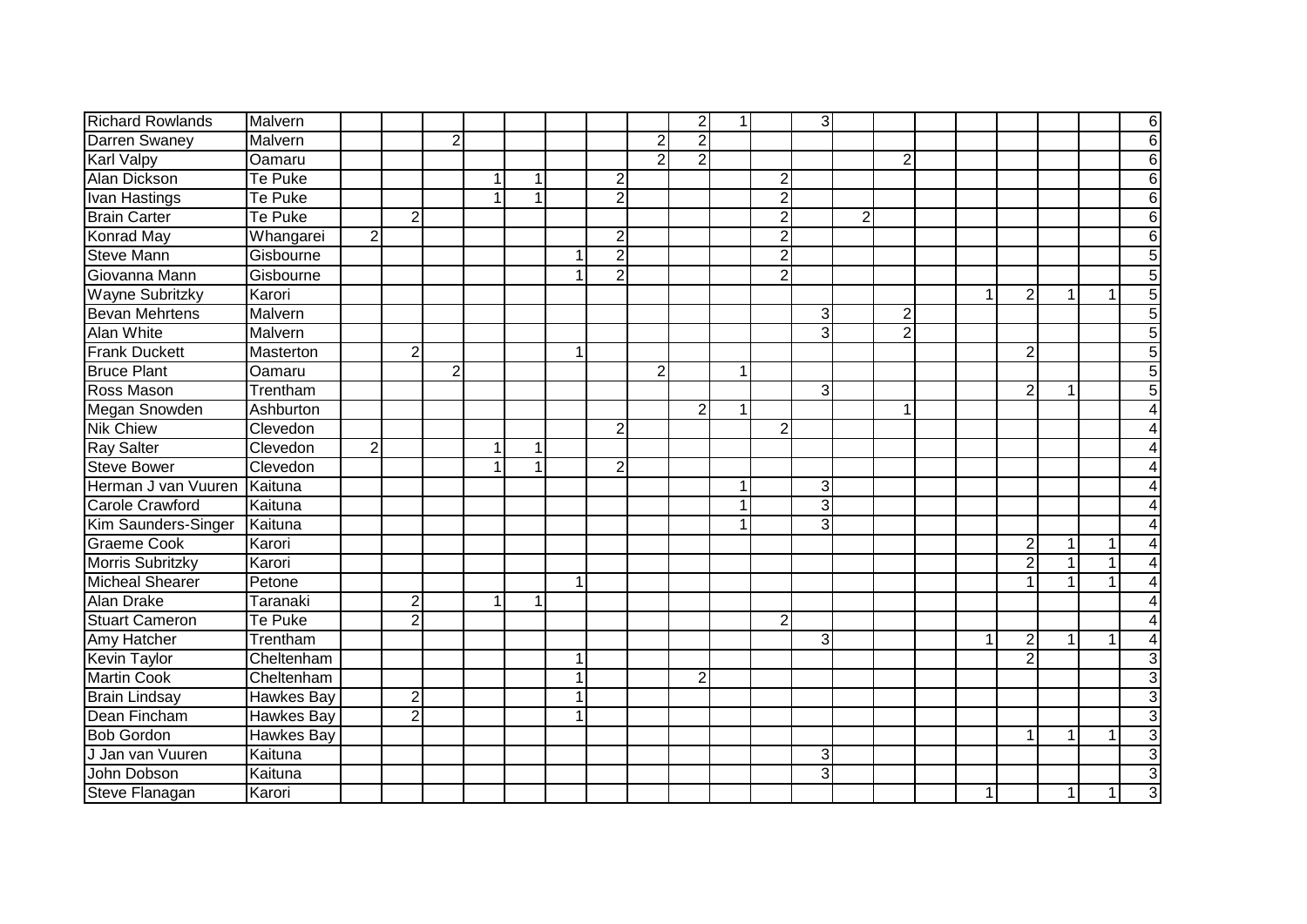| <b>Craig Hunt</b>     | Karori           |                |                |                |             |   |   |  |   |                |   |                |                |                |   | 1              | 1            | 1 | 3                         |
|-----------------------|------------------|----------------|----------------|----------------|-------------|---|---|--|---|----------------|---|----------------|----------------|----------------|---|----------------|--------------|---|---------------------------|
| Karyn Flanagan        | Karori           |                |                |                |             |   |   |  |   |                |   |                |                |                | 1 |                | $\mathbf{1}$ |   | 3                         |
| <b>B</b> Graystoke    | Malvern          |                |                |                |             |   |   |  |   |                | 3 |                |                |                |   |                |              |   | 3                         |
| D Swaney Jnr          | Malvern          |                |                |                |             |   |   |  |   |                | 3 |                |                |                |   |                |              |   | 3                         |
| <b>Diane Crow</b>     | <b>Masterton</b> |                |                |                |             |   | 1 |  |   |                |   |                |                |                | 1 |                | 1            |   | 3                         |
| <b>Darryl Crow</b>    | <b>Masterton</b> |                |                |                |             |   | 1 |  |   |                |   |                |                |                | 1 |                | $\mathbf{1}$ |   | 3                         |
| Dan Hack              | Otorohanga       |                |                |                | $\mathbf 1$ |   |   |  |   | $\overline{2}$ |   |                |                |                |   |                |              |   | 3                         |
| <b>Alex Dent</b>      | Petone           |                |                |                |             |   | 1 |  | 1 |                |   |                |                |                |   |                | $\mathbf{1}$ |   | 3                         |
| Fiona Breadlee        | Petone           |                |                |                |             |   |   |  |   |                |   |                |                |                |   | $\overline{2}$ |              |   | 3                         |
| John Whiteman         | Trentham         |                |                |                |             |   |   |  |   |                |   |                |                |                |   | $\overline{2}$ | $\mathbf{1}$ |   | 3                         |
| Paul Loftus           | Whangarei        | $\overline{2}$ |                |                | $\mathbf 1$ |   |   |  |   |                |   |                |                |                |   |                |              |   | 3                         |
| <b>Richard Clare</b>  | Akarana          |                |                |                |             |   |   |  |   |                |   |                |                | 2              |   |                |              |   | 2                         |
| <b>John Mills</b>     | Cheltenham       |                |                |                |             |   | 1 |  |   |                |   |                |                |                |   |                | $\mathbf{1}$ |   |                           |
| <b>Brent Read</b>     | Cheltenham       |                |                |                |             |   | 1 |  |   |                |   |                |                |                |   |                | $\mathbf{1}$ |   |                           |
| <b>Paul Summers</b>   | Cheltenham       |                |                |                |             |   | 1 |  |   |                |   |                |                |                |   |                | 1            |   |                           |
| <b>Clair Salter</b>   | Clevedon         |                |                |                | 1           | 1 |   |  |   |                |   |                |                |                |   |                |              |   |                           |
| Simon McAvinue        | Clevedon         | $\overline{2}$ |                |                |             |   |   |  |   |                |   |                |                |                |   |                |              |   | $\overline{2}$            |
| <b>Andrew Speed</b>   | Clevedon         |                |                |                |             |   |   |  |   |                |   |                |                | 2              |   |                |              |   | 2                         |
| Ken Snowden           | Clevedon         |                |                |                |             |   |   |  |   |                |   |                |                | 2              |   |                |              |   | 2                         |
| <b>Gareth Morris</b>  | Clevedon         |                |                |                |             |   |   |  |   |                |   |                |                | $\overline{2}$ |   |                |              |   | 2                         |
| Ken Wilcox            | Clevedon         |                |                |                |             |   |   |  |   |                |   |                |                | $\overline{2}$ |   |                |              |   | 2                         |
| J Mylinski            | Gisbourne        |                | $\overline{2}$ |                |             |   |   |  |   |                |   |                |                |                |   |                |              |   |                           |
| Paul Hofman           | Gisbourne        |                | $\overline{2}$ |                |             |   |   |  |   |                |   |                |                |                |   |                |              |   | $\overline{2}$            |
| P Neilson             | Gisbourne        |                |                |                |             |   |   |  |   | $\overline{2}$ |   |                |                |                |   |                |              |   | $\overline{2}$            |
| N Desmont             | Hamilton         |                |                |                |             |   |   |  |   |                |   | $\overline{2}$ |                |                |   |                |              |   | 2                         |
| David Halford         | Invercargill     |                |                | 2              |             |   |   |  |   |                |   |                |                |                |   |                |              |   | $\mathbf{2}^{\mathsf{I}}$ |
| <b>Bob Halford</b>    | Invercargill     |                |                | $\overline{2}$ |             |   |   |  |   |                |   |                |                |                |   |                |              |   | $\overline{2}$            |
| Nicol McKee           | Karori           |                |                |                |             |   |   |  |   |                |   |                |                |                |   |                | $\mathbf{1}$ |   | 2                         |
| Ernie Schuch          | Karori           |                |                |                |             |   |   |  |   |                |   |                |                |                |   |                |              |   | $\overline{2}$            |
| S Teague              | Karori           |                |                |                |             |   |   |  |   |                |   |                |                |                |   | $\overline{2}$ |              |   | $\overline{2}$            |
| Simon Teague          | Karori           |                |                |                |             |   |   |  |   |                |   |                |                |                | 1 |                |              |   | $\overline{c}$            |
| John Deane            | Karori           |                |                |                |             |   |   |  |   |                |   |                |                |                |   |                | 1            |   | $\overline{2}$            |
| <b>Mike Chui</b>      | Malvern          |                |                |                |             |   |   |  |   |                |   |                | $\overline{2}$ |                |   |                |              |   | $\overline{2}$            |
| <b>Justin Shenton</b> | Oamaru           |                |                | $\overline{2}$ |             |   |   |  |   |                |   |                |                |                |   |                |              |   | $\overline{2}$            |
| D Miller              | Otorohanga       |                |                |                |             |   |   |  |   |                |   | $\overline{c}$ |                |                |   |                |              |   |                           |
| Kieran Crickmar       | Petone           |                |                |                |             |   |   |  | 1 |                |   |                |                |                |   | 1              |              |   | 2                         |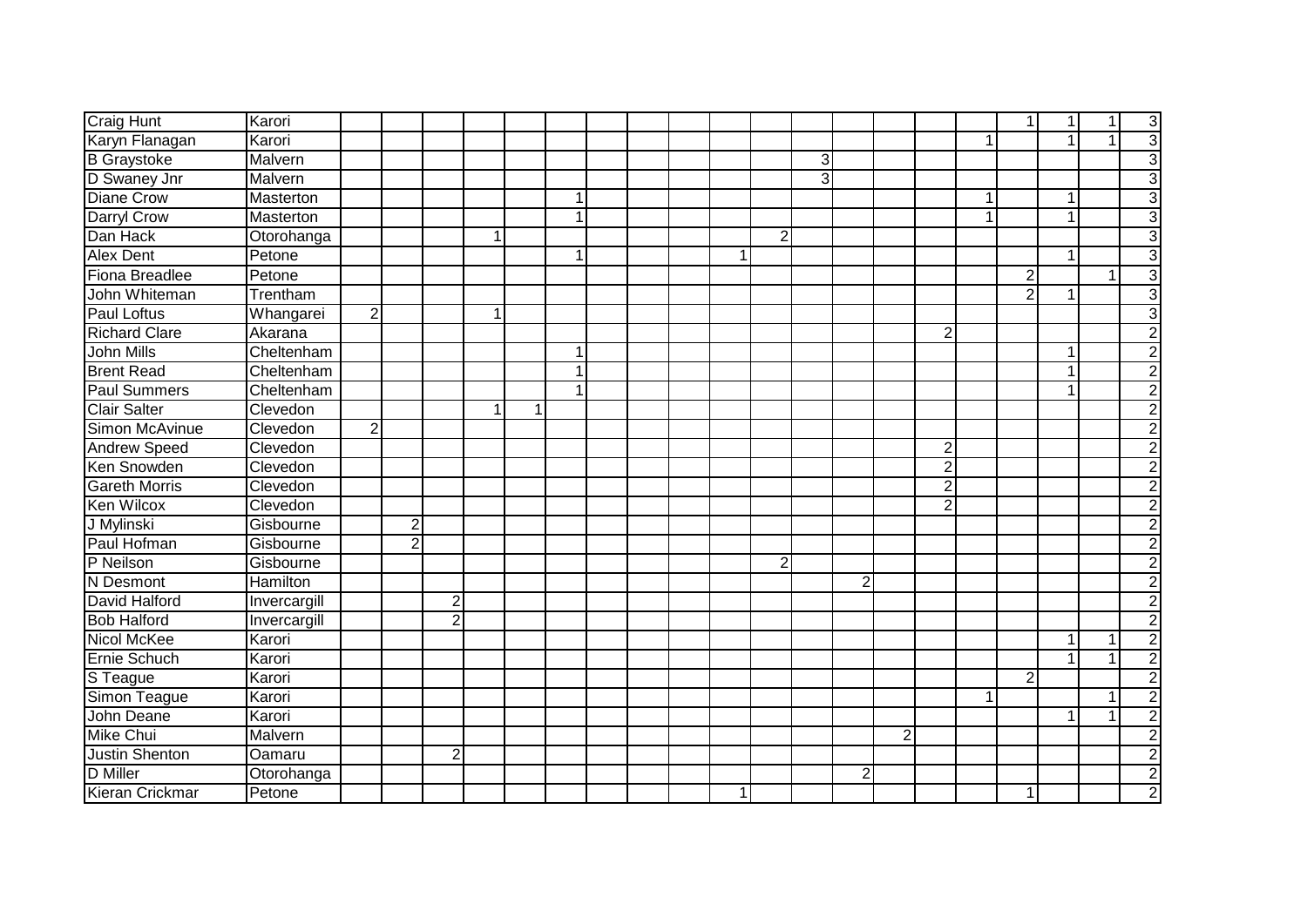| <b>Callum Breadlee</b>  | Petone            |                |  |  |                |   |                |    |                |  |  |                | $\overline{2}$ | 1 <sup>1</sup> | $\overline{1}$ | $\overline{2}$ |
|-------------------------|-------------------|----------------|--|--|----------------|---|----------------|----|----------------|--|--|----------------|----------------|----------------|----------------|----------------|
| S Brown                 | Petone            |                |  |  |                |   |                |    |                |  |  |                | $\overline{2}$ |                |                | $\overline{2}$ |
| A Dent                  | Petone            |                |  |  |                |   |                |    |                |  |  |                | $\overline{2}$ |                |                | $\overline{2}$ |
| Pat Law                 | Te Puke           |                |  |  |                |   |                |    | $\overline{2}$ |  |  |                |                |                |                | $\overline{2}$ |
| <b>Rags Owens</b>       | Trentham          |                |  |  |                |   |                |    |                |  |  |                | $\overline{2}$ | 1              |                | $\frac{2}{2}$  |
| <b>Cathy Donadio</b>    | Whangarei         | $\overline{2}$ |  |  |                |   |                |    |                |  |  |                |                |                |                |                |
| <b>Trevor Thompson</b>  | Whangarei         | $\overline{2}$ |  |  |                |   |                |    |                |  |  |                |                |                |                | $\overline{2}$ |
| <b>Phil Tyler</b>       | Whangarei         | $\overline{2}$ |  |  |                |   |                |    |                |  |  |                |                |                |                | $\overline{2}$ |
| Jo Fisher               | Whangarei         | $\overline{2}$ |  |  |                |   |                |    |                |  |  |                |                |                |                | $\overline{2}$ |
| John Churches           | Whangarei         | $\overline{2}$ |  |  |                |   |                |    |                |  |  |                |                |                |                | $\overline{2}$ |
| Andrew Orr              |                   |                |  |  |                |   | $\overline{2}$ |    |                |  |  |                |                |                |                | $\overline{2}$ |
| P Nichol                |                   |                |  |  |                |   | $\overline{2}$ |    |                |  |  |                |                |                |                | $\overline{2}$ |
| <b>Matt Read</b>        | Cheltenham        |                |  |  | 1 <sup>1</sup> |   |                |    |                |  |  |                |                |                |                |                |
| <b>Steve Howl</b>       | Cheltenham        |                |  |  | 1              |   |                |    |                |  |  |                |                |                |                |                |
| <b>Richard Cleghorn</b> | Clevedon          |                |  |  |                |   |                |    |                |  |  |                |                |                |                |                |
| Jean de Villiers        | Clevedon          |                |  |  |                | 1 |                |    |                |  |  |                |                |                |                |                |
| <b>Robert Usman</b>     | Clevedon          |                |  |  |                |   |                |    |                |  |  |                |                |                |                |                |
| Ross Greange            | Hamilton          |                |  |  |                |   |                |    |                |  |  |                |                | 1              |                | 1              |
| <b>Kurt Samson</b>      | Hawkes Bay        |                |  |  | 1              |   |                |    |                |  |  |                |                |                |                | 1              |
| <b>Phil Greaney</b>     | <b>Hawkes Bay</b> |                |  |  |                |   |                |    |                |  |  | $\mathbf 1$    |                |                |                | $\mathbf{1}$   |
| Micheal Luxford         | <b>Hawkes Bay</b> |                |  |  | 1 <sup>1</sup> |   |                |    |                |  |  |                |                |                |                | 1              |
| Chris Burgess           | Kaituna           |                |  |  |                |   |                | -1 |                |  |  |                |                |                |                | 1              |
| Colin Brown             | Karori            |                |  |  |                |   |                |    |                |  |  |                | $\mathbf{1}$   |                |                | 1              |
| S Reid                  | Karori            |                |  |  |                |   |                |    |                |  |  |                |                | $\mathbf{1}$   |                | 1              |
| H May                   | Karori            |                |  |  |                |   |                |    |                |  |  |                |                | 1              |                | 1              |
| Sam Kershaw             | Malvern           |                |  |  |                |   |                |    |                |  |  |                |                |                |                |                |
| <b>Butch Hamilton</b>   | Masterton         |                |  |  |                |   |                |    |                |  |  | $\overline{1}$ |                |                |                |                |
| Owen Whiteman           | Masterton         |                |  |  |                |   |                |    |                |  |  |                | 1              |                |                | 1              |
| <b>Garry Dickens</b>    | Masterton         |                |  |  |                |   |                |    |                |  |  |                |                |                |                |                |
| <b>Rick Fincham</b>     | Masterton         |                |  |  |                |   |                |    |                |  |  | 1              |                |                |                |                |
| R May                   | Petone            |                |  |  |                |   |                |    |                |  |  |                | 1              |                |                | 1              |
| A Osbourne              | Petone            |                |  |  |                |   |                |    |                |  |  |                |                |                |                | 1              |
| J Hammond               | Petone            |                |  |  |                |   |                |    |                |  |  |                | 1              |                |                | $\mathbf{1}$   |
| Ewan Cormark            | Petone            |                |  |  | 1 <sup>1</sup> |   |                |    |                |  |  |                |                |                |                | $\mathbf{1}$   |
| <b>Wally Hewitt</b>     | Trentham          |                |  |  |                |   |                |    |                |  |  |                |                | 1              |                | 1              |
| <b>Bernie Laracy</b>    | Trentham          |                |  |  |                |   |                |    |                |  |  |                |                |                | 1              | $\mathbf{1}$   |